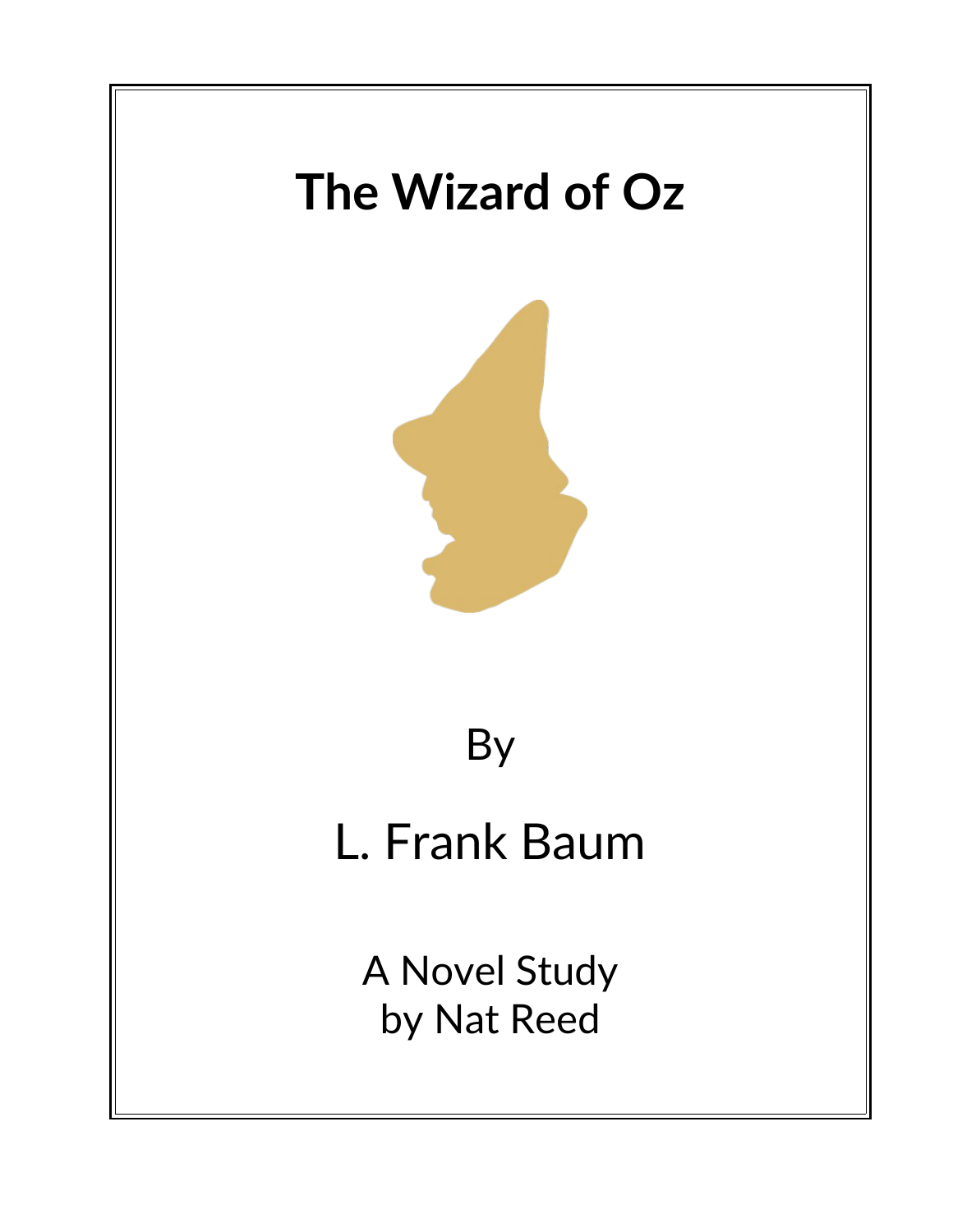By L. Frank Baum



# **Table of Contents**

| <b>Suggestions and Expectations</b> | 3 |
|-------------------------------------|---|
|                                     |   |
| List of Skills                      | 4 |
|                                     |   |
| Synopsis / Author Biography         | 5 |
|                                     |   |
| <b>Student Checklist</b>            | 6 |
|                                     |   |
| Reproducible Student Booklet        |   |
|                                     |   |
| <b>Answer Key</b>                   |   |

**About the author:** Nat Reed was a member of the teaching profession for more than 35 years. He was a full-time instructor at Trent University in the Teacher Education Program for nine years. For more information on his work and literature, visit [novelstudies.org.](http://www.novelstudies.org/)

> Copyright © 2013 Nat Reed Revisions Completed in 2022 All rights reserved by author. Permission to copy for single classroom use only. Electronic distribution limited to single classroom use only. Not for public display.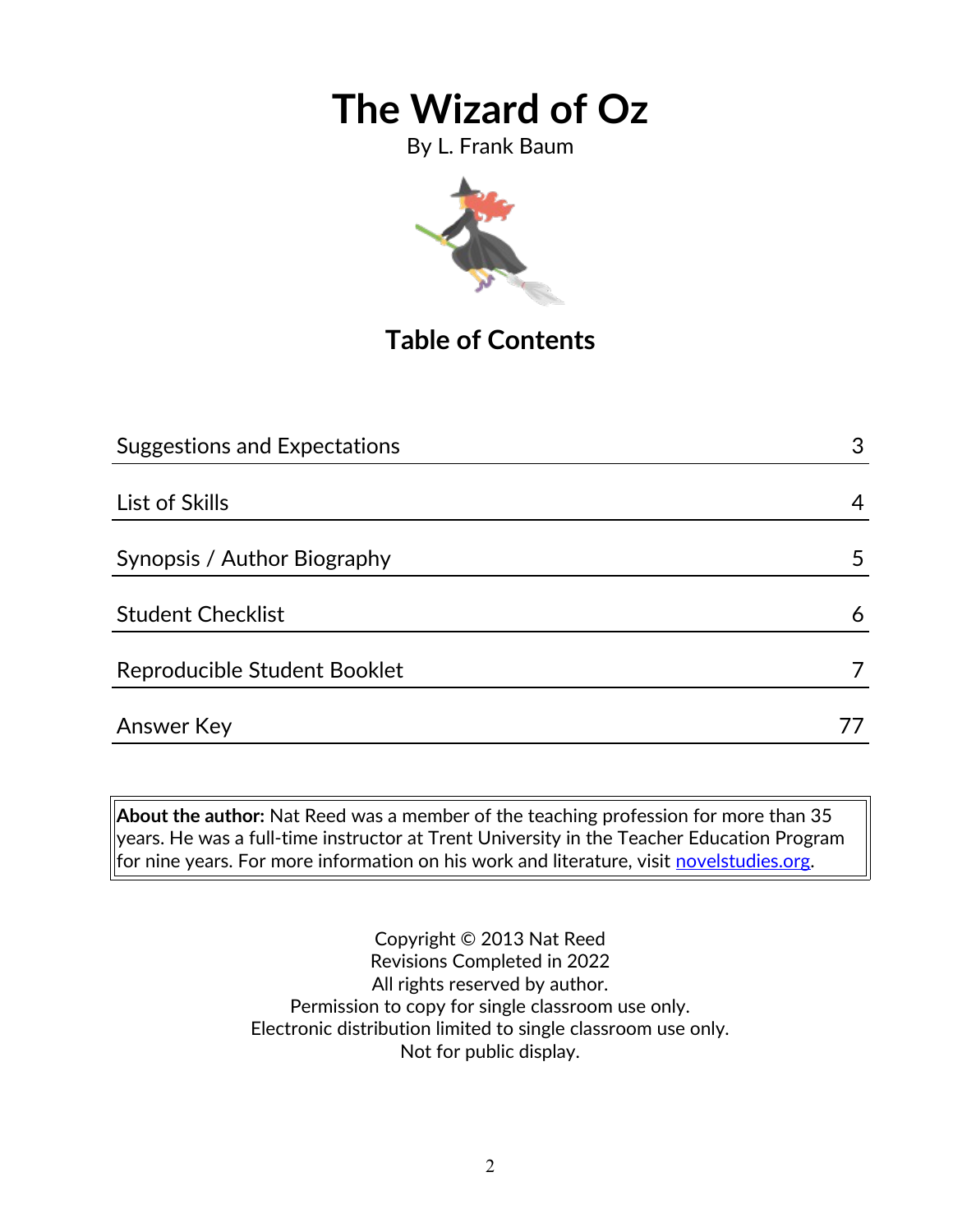By L. Frank Baum



### **Suggestions and Expectations**

This 82 page curriculum unit can be used in a variety of ways. Each chapter of the novel study focuses on two chapters of *The Wizard of Oz* and is comprised of the following:

- Before You Read
- Vocabulary Building
- Comprehension Questions
- Language and Extension Activities

A **portfolio cover** (p.7) as well as a **Checklist** (p.6) are included so that students may track of their completed work.

#### **Every activity need not be completed by all students.**

#### **Links with the Common Core Standards (U.S.)**

Many of the activities included in this curriculum unit are supported by the Common Core Standards. For instance the *Reading Standards for Literature, Grade 5*, makes reference to

a) determining the meaning of words and phrases. . . including figurative language;

b) explaining how a series of chapters fits together to provide the overall structure;

c) compare and contrast two characters;

d) determine how characters … respond to challenges;

e) drawing inferences from the text;

f) determining a theme of a story . . . **and many others.**

**Themes** and **topics** which may be taught in conjunction with the novel include Kansas, cyclones, travel/mysterious destinations, hot air balloons, friendship, sacrifice, courage, perseverance, personal growth, overcoming hardships and *there's no place like home*.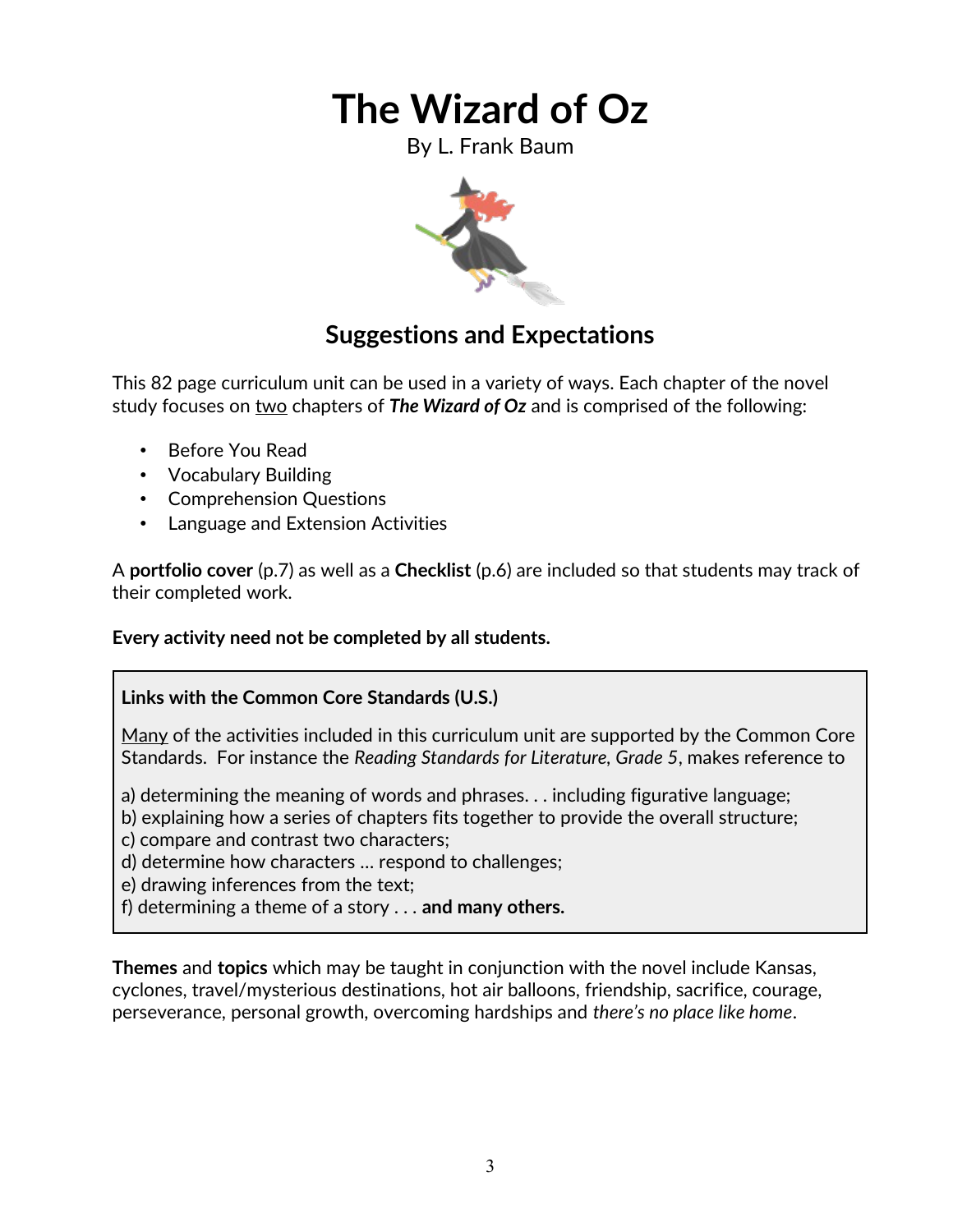### By L. Frank Baum

### **List of Skills**

#### **Vocabulary Development**

- 1. Locating descriptive words/phrases 8. Use of singular / plural nouns
- 2. Listing synonyms/homophones 9. Listing compound words
- 3. Identifying/creating *alliteration* 10. Identifying parts of speech
- 4. Use of capitals and punctuation 11. Determining alphabetical order
- 
- 
- 

#### **Setting Activities**

1. Summarize the details of a setting

#### **Plot Activities**

- 
- 2. Identify conflict in the story 4. Five W's Chart

#### **Character Activities**

- 
- 

#### **Creative and Critical Thinking**

- 
- 
- 3. Write a letter to a friend 7. Write a book review
- 4. Complete an Observation Chart 8. Complete a KWS Chart

#### **Art Activities**

- 
- 
- 
- 
- 
- 
- 5. Identifying syllables 12. Identification of root words
- 6. Identify *anagrams* 13. Identify/create *similes*
- 7. Identify *personification* 14. Identification of a *cliffhanger*

- 1. Complete a *time line* of events 3. Identify the climax of the novel
	-
- 1. Determine character traits 3. Relating personal experiences
- 2. Protagonists 4. Comparing two Characters
- 1. Research 5. Conduct an interview
- 2. Write a newspaper story 6. Write a description of personal feelings
	-
	-
- 1. A Storyboard 3. Design a cover for the novel
- 2. Create a collage 2. Create a collage 4. Design an Information Card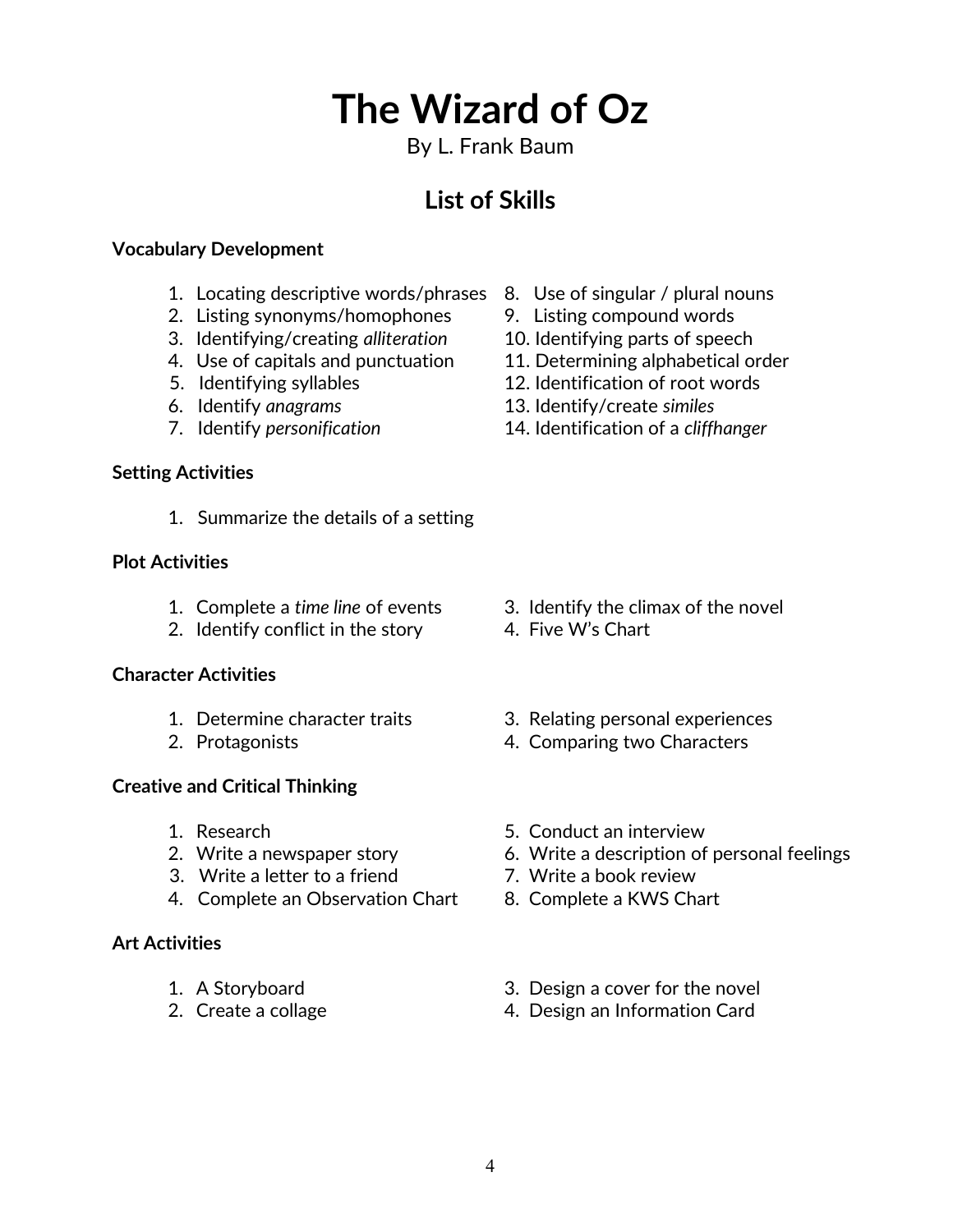By L. Frank Baum



### **Synopsis**

 Dorothy thinks she's lost forever when a tornado whirls her and her dog, Toto, into a magical world. To get home, she must find the wonderful wizard in the Emerald City of Oz. On the way she meets the Scarecrow, the Tin Woodman and the Cowardly Lion. But the Wicked Witch of the West has her own plans for the new arrival - will Dorothy ever see Kansas again? [The Publisher]

#### **Author Biography** *L. Frank Baum*

 **L. Frank Baum (1856 – 1919)** was an American author of children's books. Best known for writing **The Wonderful Wizard of Oz**, he also wrote thirteen sequels to this classic masterpiece and nine other fantasy novels. In total he wrote 55 novels. Born in Chittenango, New York, he was the seventh of nine children. His father made a fortune in the oil fields of Pennsylvania.



Frank Baum had a lifelong fascination with the theatre, writing

a number of scripts and producing several plays. For a time he ran a newspaper in South Dakota, and then wrote for *The Saturday Evening Post* when he and his family (wife and four children) lived in Chicago. In 1900 he wrote and had published, **The Wonderful Wizard of Oz**, which was an immediate success. Two years later Baum and Paul Tietjens collaborated on a stage musical version of the novel, which was also very successful.

 Baum and his family moved to Hollywood and in 1914 started his own film production company. He suffered a stroke in 1919 and died the following day, nine days short of his 63rd birthday.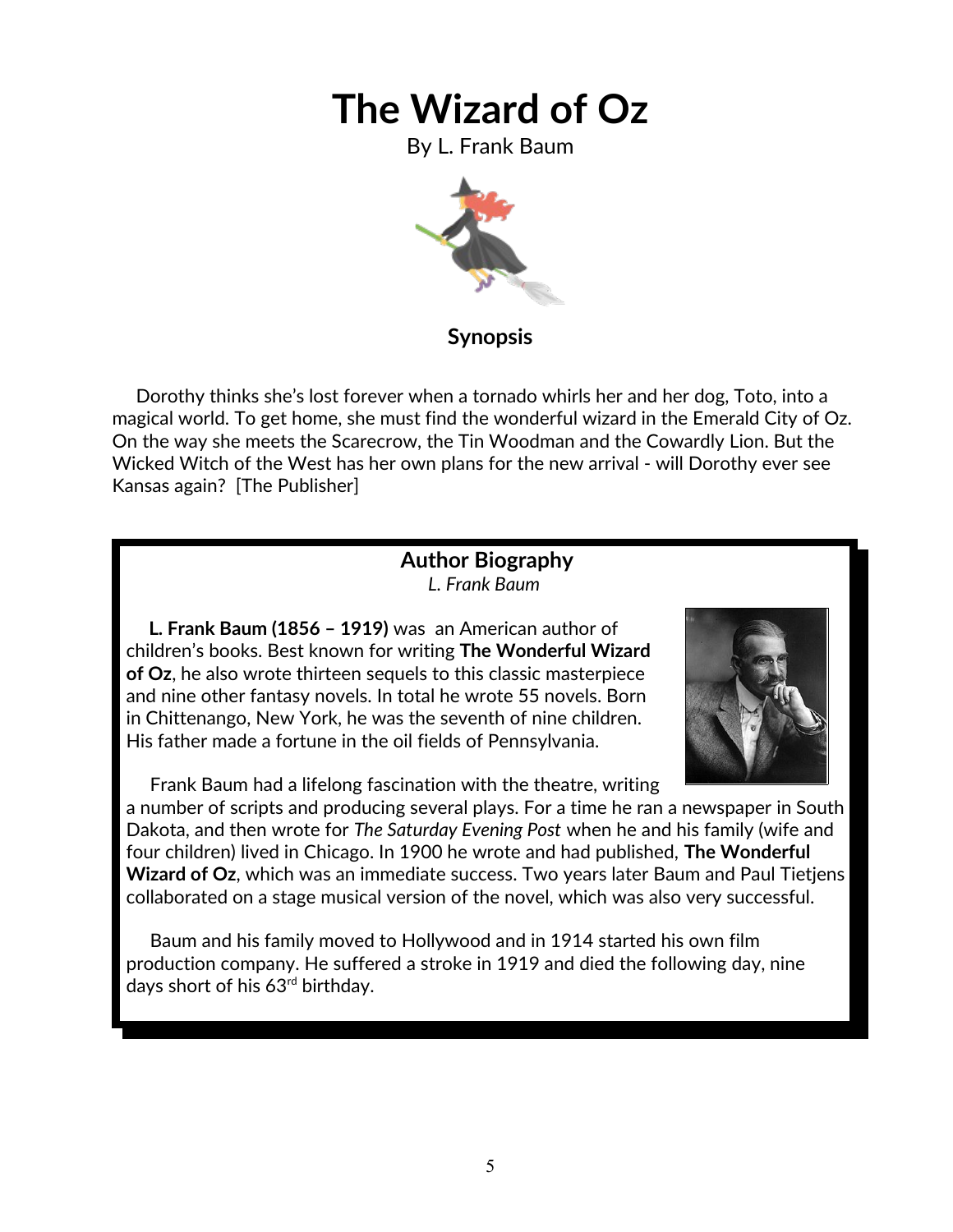By L. Frank Baum



### **Student Checklist**

Student Name

| Assignment | Grade / Level | Comments |
|------------|---------------|----------|
|            |               |          |
|            |               |          |
|            |               |          |
|            |               |          |
|            |               |          |
|            |               |          |
|            |               |          |
|            |               |          |
|            |               |          |
|            |               |          |
|            |               |          |
|            |               |          |
|            |               |          |
|            |               |          |
|            |               |          |
|            |               |          |
|            |               |          |
|            |               |          |
|            |               |          |
|            |               |          |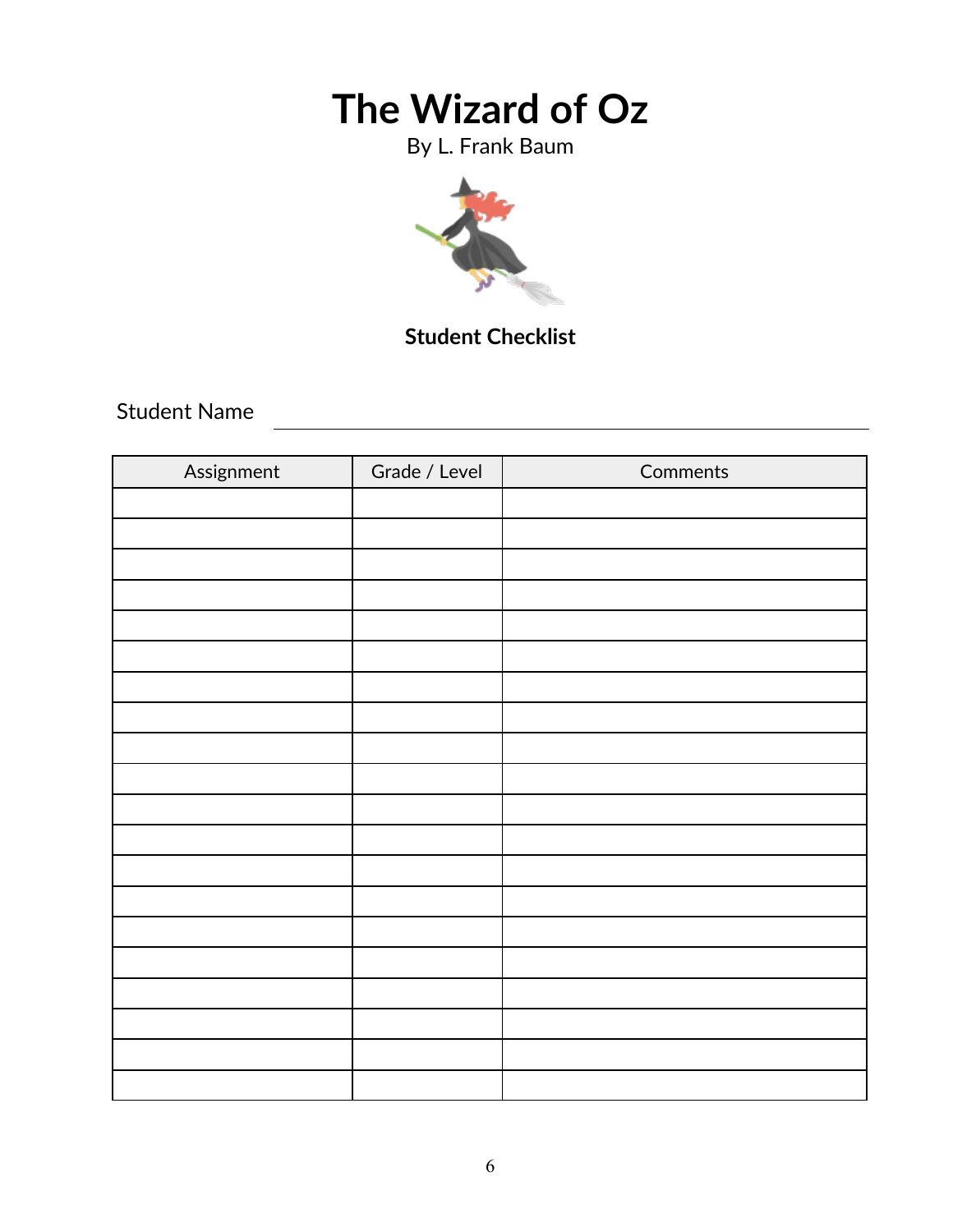

*By L. Frank Baum*

Name: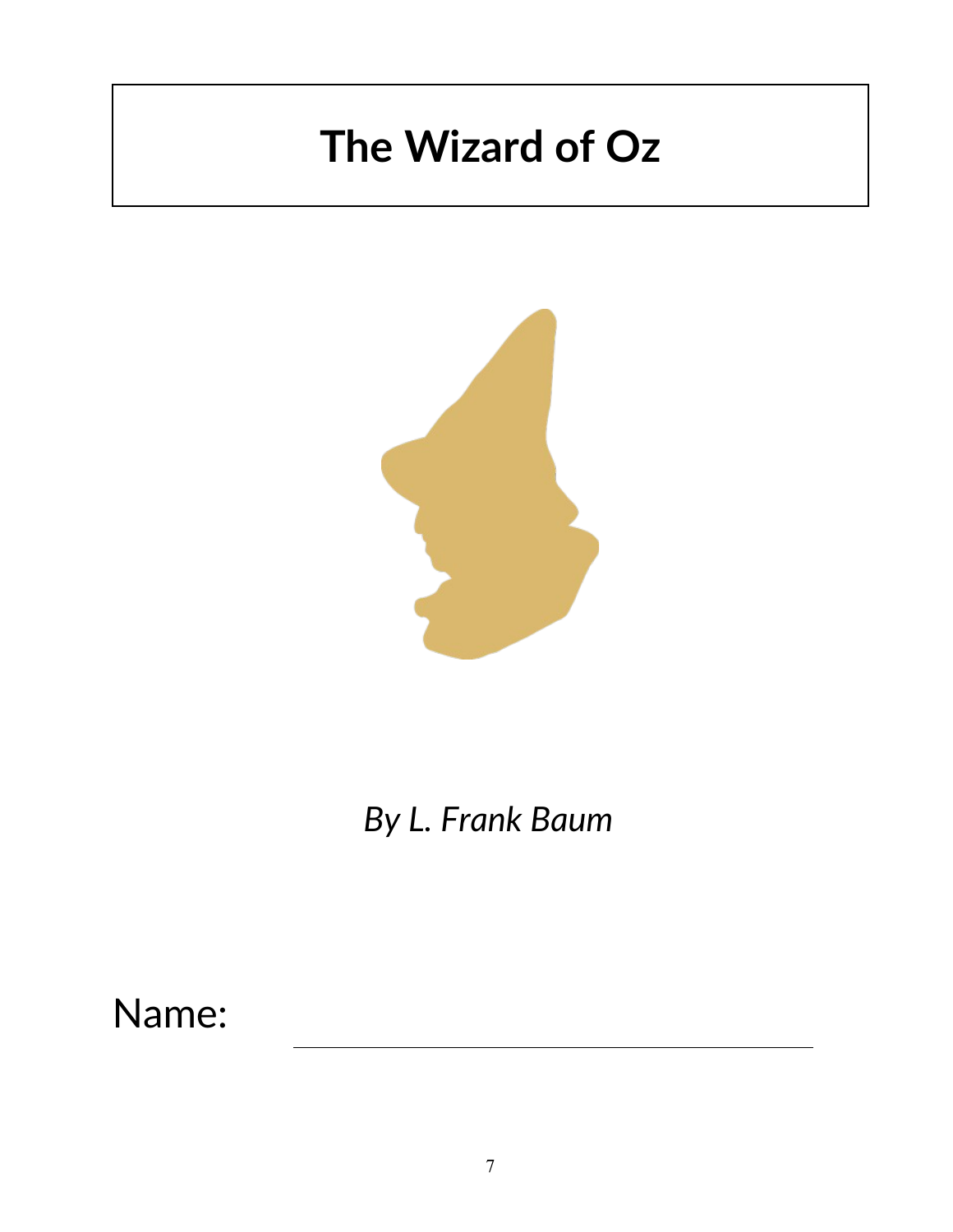By L. Frank Baum **Chapters 1 - 2**

### **Before you read the chapter**:

The **protagonist** in most novels features the main character or "good guy". The protagonist of *The Wizard of Oz* is Dorothy, a feisty young girl who experiences many exciting adventures as the story unfolds. Think back on some of your favorite characters from past novels you have read or movies you've seen. What do you think makes for an especially interesting **protagonist**?

# **Vocabulary:**

Choose a word from the list to complete each sentence.

| garret          | gaunt      | solemn  | resolved | dismal     |
|-----------------|------------|---------|----------|------------|
| <b>Iuscious</b> | hesitation | evident | bondage  | greensward |

- 1. Despite the draught, there were lovely patches of Theorem all over.
- 2. After not eating for a week my uncle began to look very \_\_\_\_\_\_\_\_\_\_\_\_\_\_\_\_\_\_\_.
- 3. Jerome baked a \_\_\_\_\_\_\_\_\_\_\_\_\_\_\_\_\_\_\_\_ apple pie for dessert.
- 4. The window in the tiny \_\_\_\_\_\_\_\_\_\_\_\_\_\_\_\_\_\_was covered over with plywood.
- 5. I'm sorry to say that my mark in math was quite  $\frac{1}{2}$
- 6. Without a moment's \_\_\_\_\_\_\_\_\_\_\_\_\_\_\_\_\_\_\_\_, the old pirate drew his sword.
- 7. A funeral is usually a most \_\_\_\_\_\_\_\_\_\_\_\_\_\_\_\_\_\_\_\_\_\_ occasion.
- 8. "I am \_\_\_\_\_\_\_\_\_\_\_\_\_\_\_\_\_ never to enter a candy store again," my sister announced.
- 9. The village was kept in \_\_\_\_\_\_\_\_\_\_\_\_\_\_\_\_\_ by King Kong for several long years.
- 10. It was quite \_\_\_\_\_\_\_\_\_\_\_\_\_\_\_\_\_\_\_\_\_\_ that no one thought much of Miss McGregor.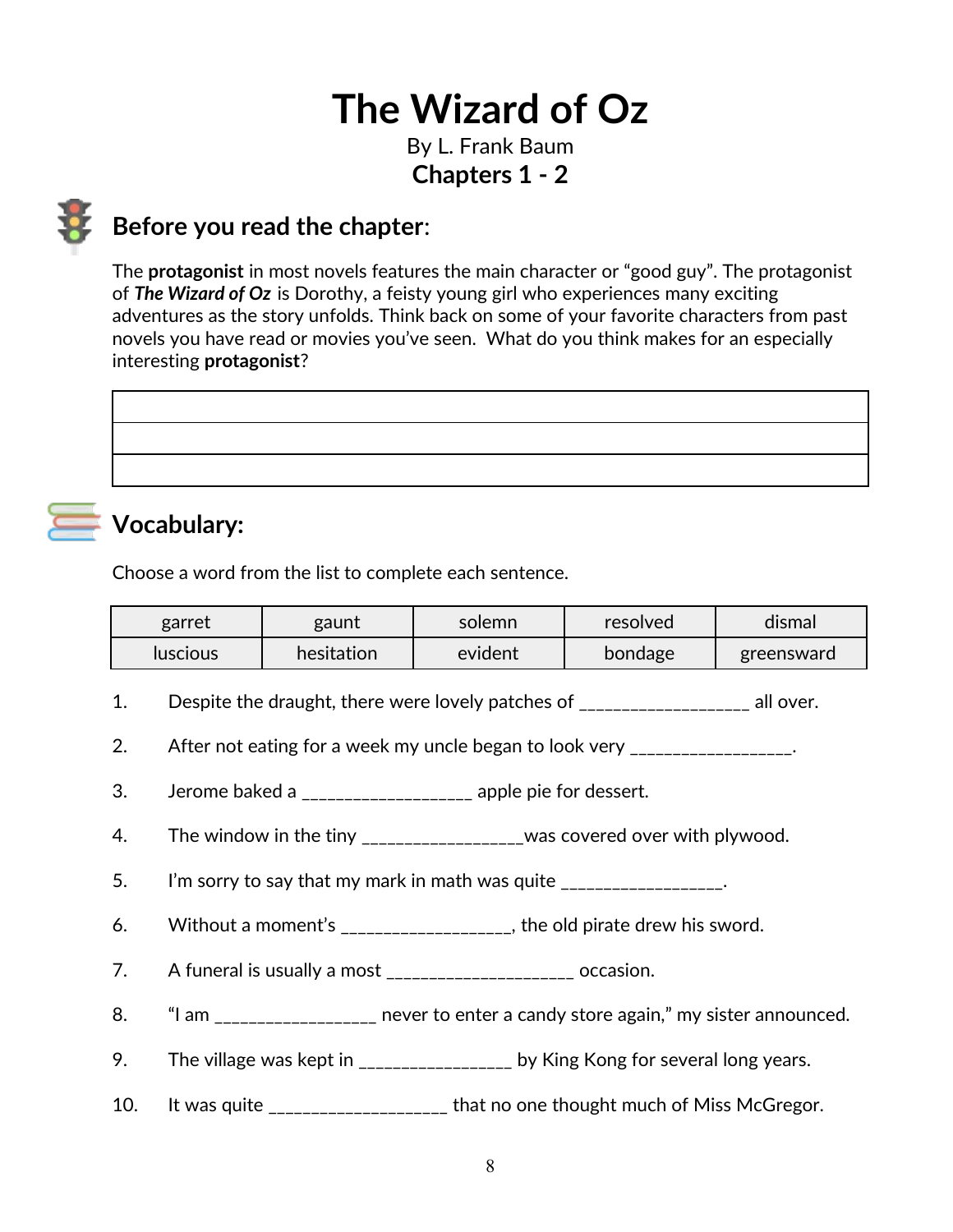

1. What is the **setting** of Chapter One and Chapter Two?

| $ $ Chapter 1     |  |
|-------------------|--|
| $ $ Chapter 2 $ $ |  |

#### **Good to Know**

What is the difference between a **cyclone** (mentioned in Chapter One), a **hurricane, tornado** and **typhoon**? A **cyclone** is any rotating low pressure system (rotating counter-clockwise in the northern hemisphere). **Hurricanes, tornadoes** and **typhoons** are the same but get their names from where they exist. For example, the tropical cyclone is called a **hurricane** over the Atlantic basin and eastern Pacific Ocean, while in the western Pacific is called a **typhoon**.

- 2. What effect did farming on the Kansas prairie have on Aunt Em and Uncle Henry?
- 3. Do you think Aunt Em acted responsibly when the cyclone was approaching the farm? Why or why not?
- 4. What happened that made Dorothy not get to the cellar before the cyclone struck the house?
- 5. The house was carried by the cyclone for:
	- a) several days b) 15-20 minutes c) several hours d) one hour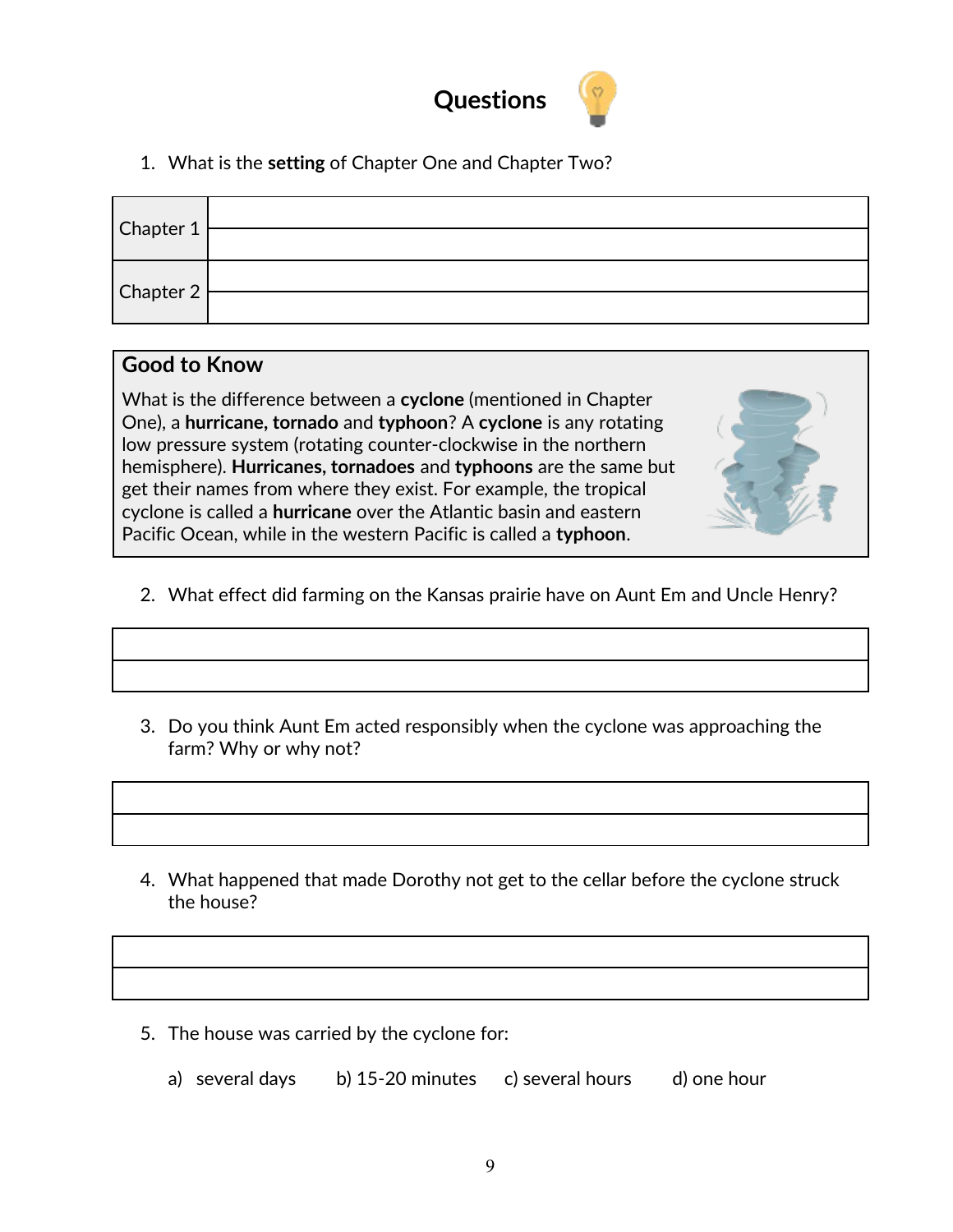- 6. Dorothy ended up in the Land of the subset of the state where her house landed on the Wicked Witch of the  $\qquad \qquad$ .
- 7. Dorothy was told that the Land of Oz was cut off from the rest of the world. What was it that cut them off in this way?

8. What did Dorothy wish to do more than anything else?

9. What did the Witch of the North suggest that Dorothy should do next? Why?



# **A. Design a Brochure**

Unfortunately, the author of The Wizard of Oz, L. Frank Baum, does not give the reader a very good impression of the state of Kansas. It is even possible that the novel had a harmful effect on the tourism industry in this beautiful part of the United States. Imagine that the governor of Kansas approached you and your classmates and asked you to design a brochure to advertise the many attractions of his/her state, so that people around the world would be tempted to visit this lovely locale.



Using resources in your school library or on the Internet your task is to design a **brochure** advertising the many wonderful attractions of the state of Kansas – one that will help draw even more travelers there. You may wish to examine different samples of brochures before beginning your project. The front cover should feature a title and colored picture. The inside of the brochure should feature at least four fascinating features of the state that will entice people to travel there as soon as they possibly can.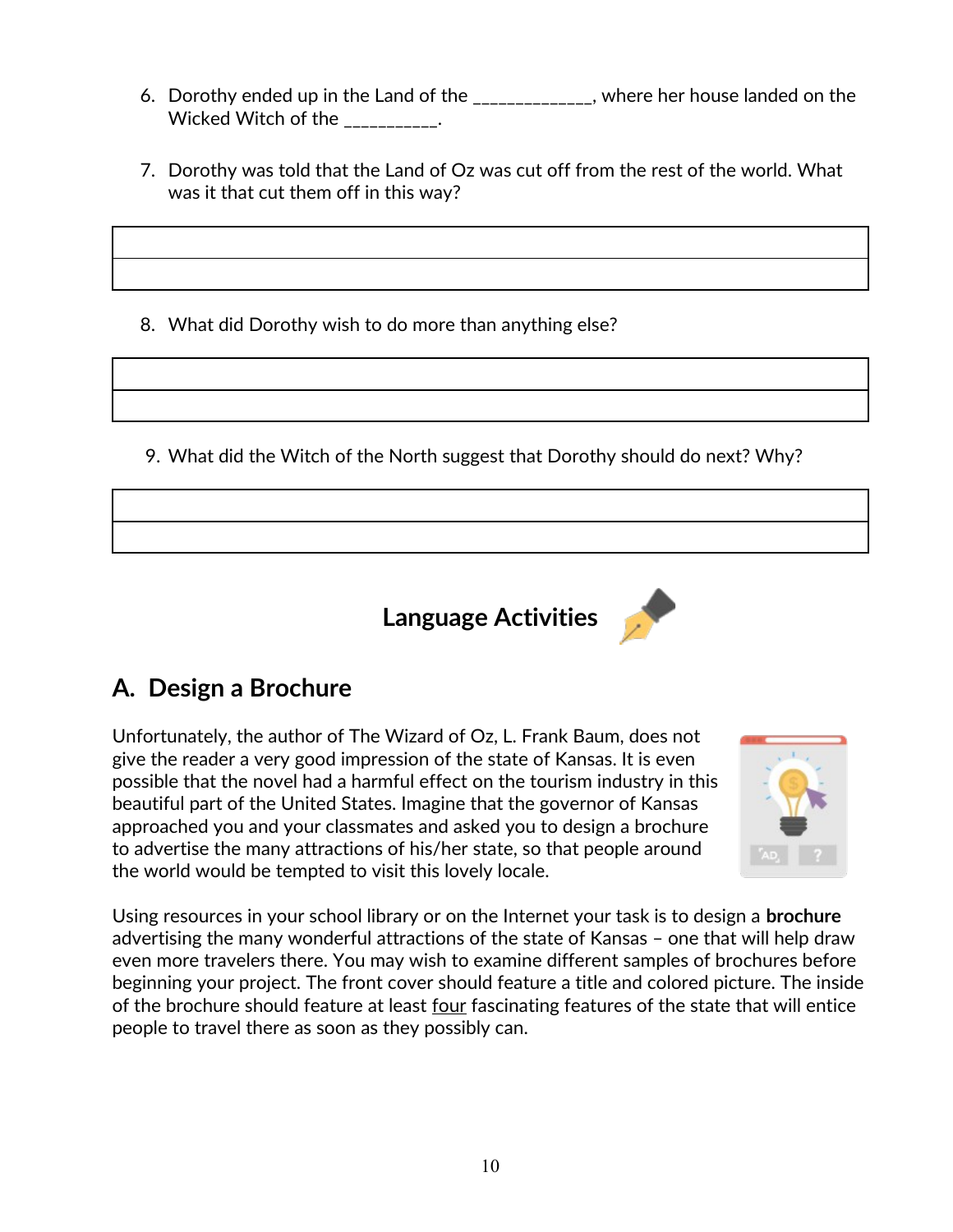### **B***.* **Personification**

Personification is giving human qualities to something that is not human. In Chapter One when describing the storm, the author states, "… across the room there came a great shriek from the wind…" In this sentence the wind is given human characteristics (it shrieks).



a) Why do you think personification is a literary device used by many authors?

b) Create your own example of personification.

**C.** A **quintet** is a five-line verse that tells a story. The quintet has a syllable pattern and can bring an exciting scene to life. (It doesn't have to rhyme.)

| Line 1 - tells when. 3 syllables           | Now create a quintet poem using ideas from |
|--------------------------------------------|--------------------------------------------|
| Line $2$ - tells where, 5 syllables        | recent events in A Wrinkle in Time.        |
| Line 3 - tells what, 7 syllables           |                                            |
| Line $4$ - describes activity, 9 syllables |                                            |
| Line 5 - contains a thought, 3 syllables.  |                                            |

TITLE: \_\_\_\_\_\_\_\_\_\_\_\_\_\_\_\_\_\_\_\_\_\_\_\_\_\_\_\_\_\_\_\_\_\_\_\_\_\_\_\_

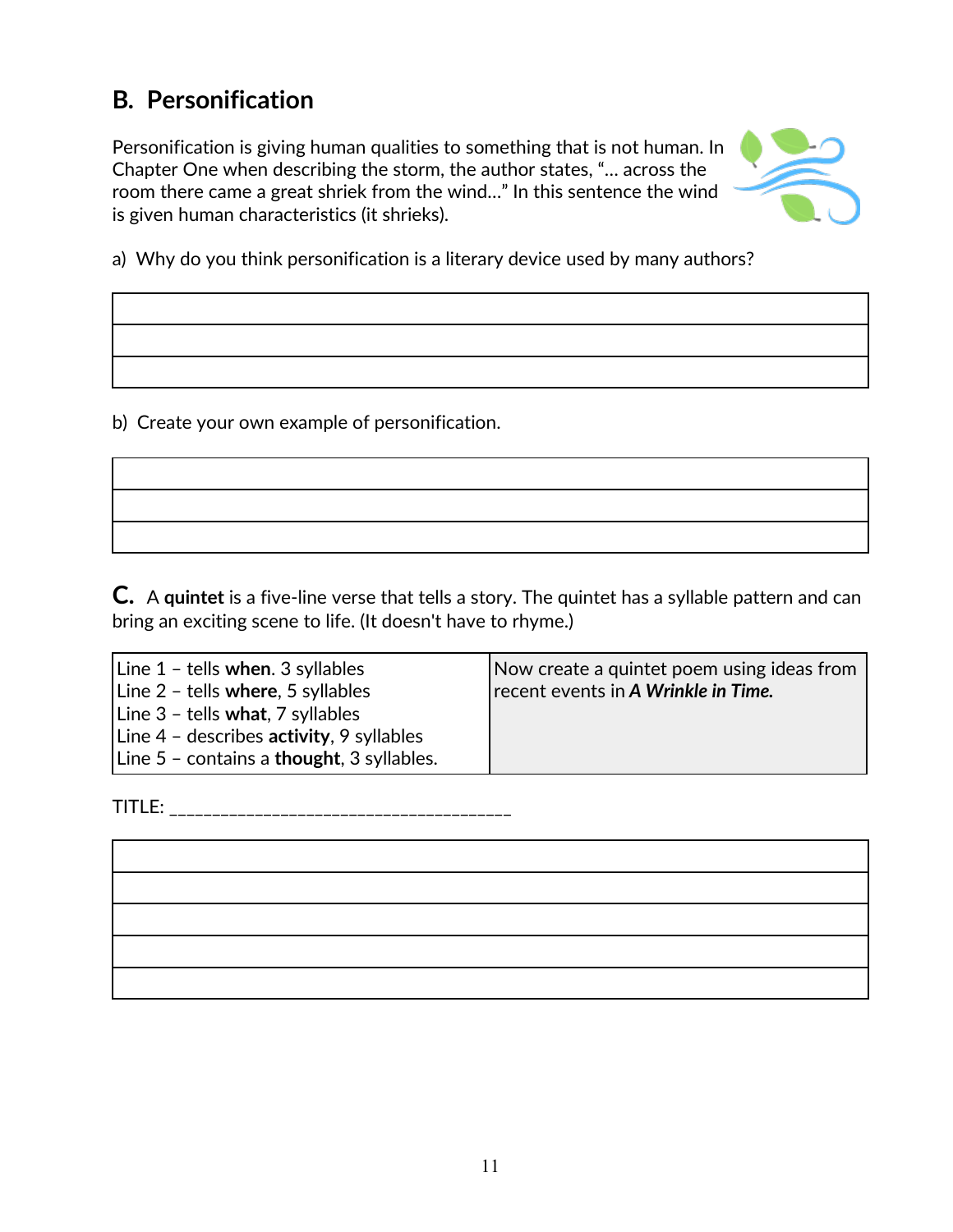# **D. A Solution to a Very Big Problem**

Choose one major event from these chapters which presents a very big problem for the protagonist, then complete the following chart using information from the novel.

| Characters: |
|-------------|
|             |
|             |
|             |
|             |
|             |
|             |
|             |
| Setting:    |
|             |
|             |
|             |
|             |
|             |
|             |
|             |
| Problem:    |
|             |
|             |
|             |
|             |
|             |
|             |
|             |
| Solution:   |
|             |
|             |
|             |
|             |
|             |
|             |
|             |